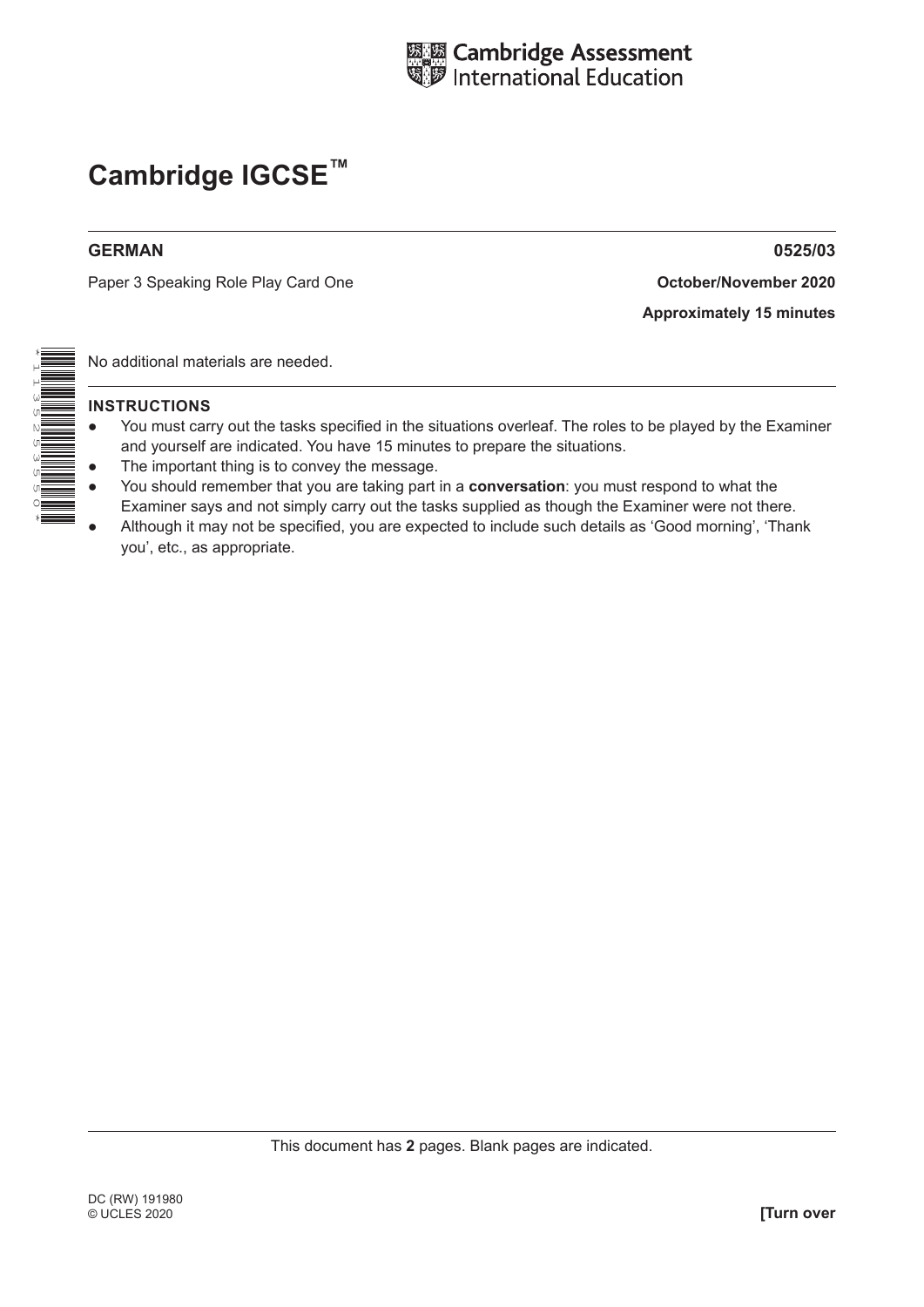#### **Kandidat(in): Sie selbst auf Urlaub in Deutschland Lehrer(in): Herbergsvater / Herbergsmutter**

### **Sie sind auf Urlaub in Hamburg. Sie möchten in der Jugendherberge übernachten.**

- **1 (i)** Begrüßen Sie den Herbergsvater / die Herbergsmutter **und (ii)** Sagen Sie, was Sie machen möchten.
- **2** Hören Sie gut zu und sagen Sie, wo Sie schlafen wollen.
- **3 (i)** Bedanken Sie sich **und**
	- **(ii)** Fragen Sie, ob Sie auch abends in der Jugendherberge essen können.
- **4** Sagen Sie, dass Sie Vegetarier sind.
- **5** Sagen Sie, dass Sie morgen auch frühstücken möchten.

#### **B**

#### **Kandidat(in): Sie selbst auf Austausch in Deutschland Lehrer(in): Austauschpartner(in)**

#### **Sie sind auf Austausch in Deutschland und sprechen über Ihr Arbeitspraktikum. Sie wollen ein Arbeitspraktikum in einem Sportgeschäft machen.**

- **1 (i)** Begrüßen Sie den Austauschpartner / die Austauschpartnerin **und (ii)** Sagen Sie, wo Sie das Arbeitspraktikum machen wollen.
- **2** Beantworten Sie die Frage.
- **3 (i)** Reagieren Sie überrascht **und**
	- **(ii)** Sagen Sie, dass ein Praktikum sehr viel Spaß machen kann.
- **4** Sagen Sie, was Sie bei Ihrem letzten Praktikum gemacht haben. (Nennen Sie **zwei** Punkte)
- **5** Fragen Sie, in was für einer Firma er / sie das Praktikum machen will.

Permission to reproduce items where third-party owned material protected by copyright is included has been sought and cleared where possible. Every reasonable effort has been made by the publisher (UCLES) to trace copyright holders, but if any items requiring clearance have unwittingly been included, the publisher will be pleased to make amends at the earliest possible opportunity.

To avoid the issue of disclosure of answer-related information to candidates, all copyright acknowledgements are reproduced online in the Cambridge Assessment International Education Copyright Acknowledgements Booklet. This is produced for each series of examinations and is freely available to download at www.cambridgeinternational.org after the live examination series.

Cambridge Assessment International Education is part of the Cambridge Assessment Group. Cambridge Assessment is the brand name of the University of Cambridge Local Examinations Syndicate (UCLES), which itself is a department of the University of Cambridge.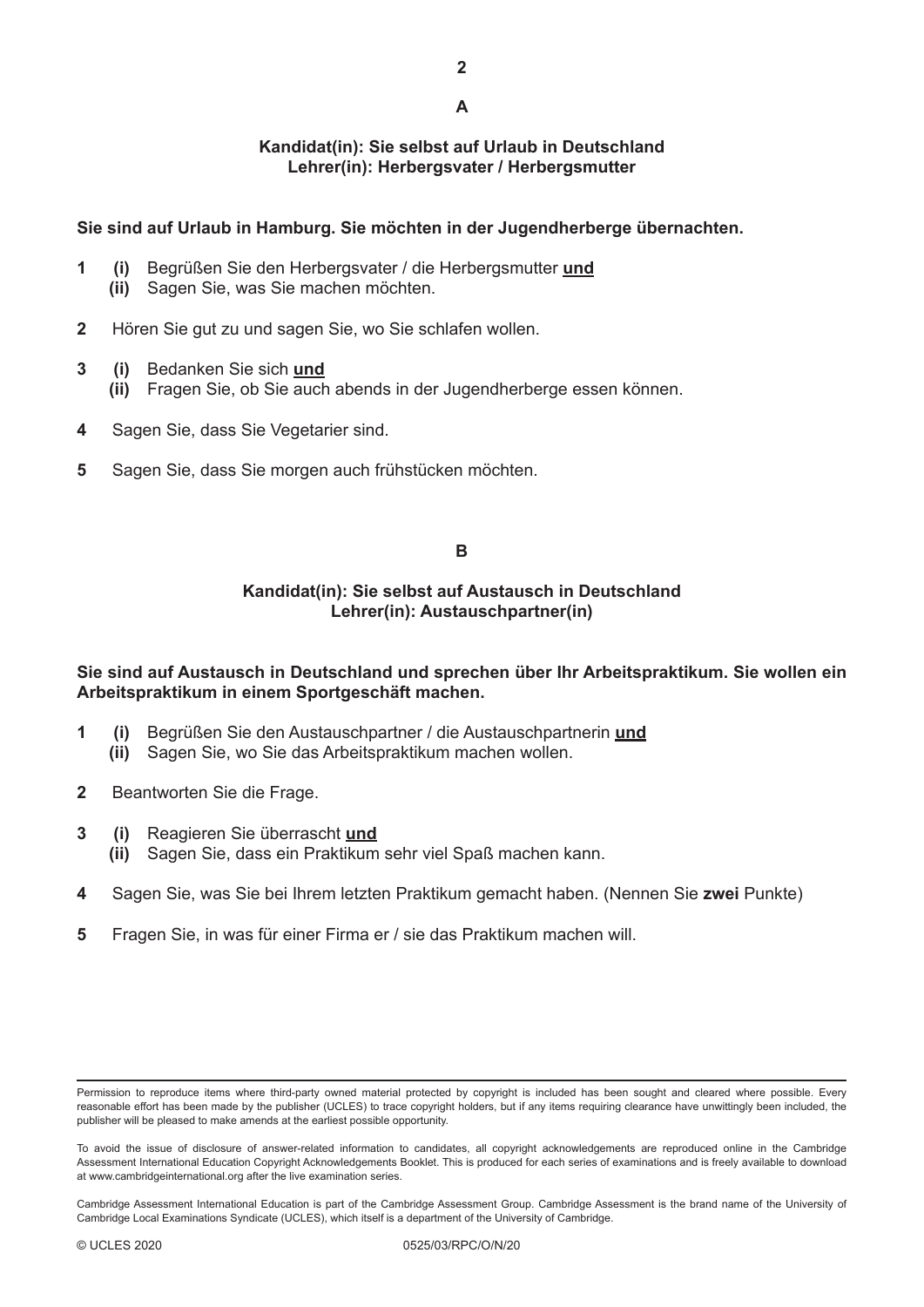

#### **GERMAN 0525/03**

Paper 3 Speaking Role Play Card **October/November 2020** Two

**Approximately 15 minutes**

No additional materials are needed.

- You must carry out the tasks specified in the situations overleaf. The roles to be played by the Examiner and yourself are indicated. You have 15 minutes to prepare the situations.
- The important thing is to convey the message.
- You should remember that you are taking part in a **conversation**: you must respond to what the Examiner says and not simply carry out the tasks supplied as though the Examiner were not there.
- Although it may not be specified, you are expected to include such details as 'Good morning', 'Thank you', etc., as appropriate.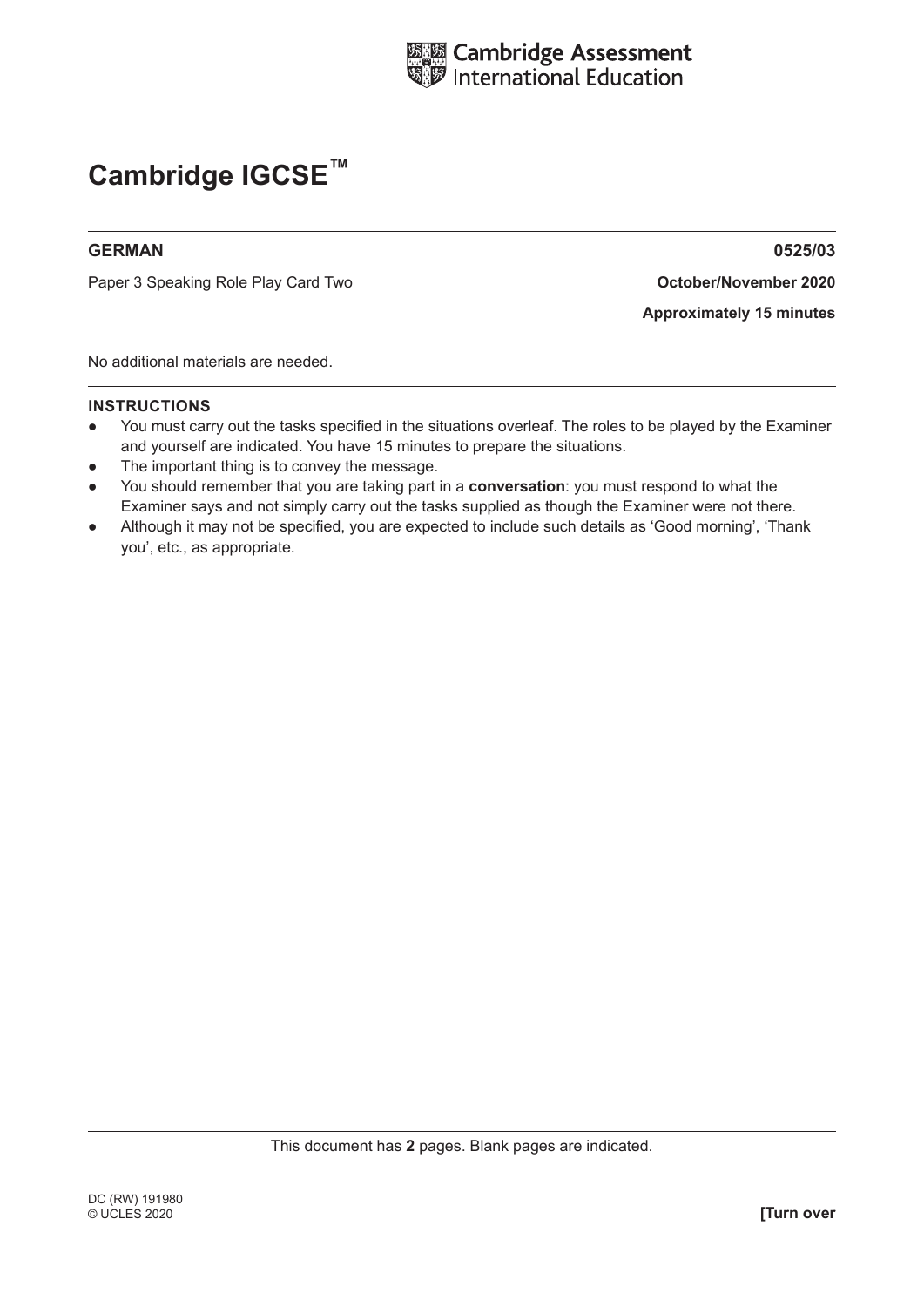#### **Kandidat(in): Sie selbst auf Urlaub in Deutschland Lehrer(in): Herbergsvater / Herbergsmutter**

### **Sie sind auf Urlaub in Hamburg. Sie möchten in der Jugendherberge übernachten.**

- **1 (i)** Begrüßen Sie den Herbergsvater / die Herbergsmutter **und (ii)** Sagen Sie, was Sie machen möchten.
- **2** Hören Sie gut zu und sagen Sie, wo Sie schlafen wollen.
- **3 (i)** Bedanken Sie sich **und**
	- **(ii)** Fragen Sie, ob Sie auch abends in der Jugendherberge essen können.
- **4** Sagen Sie, dass Sie Vegetarier sind.
- **5** Sagen Sie, dass Sie morgen auch frühstücken möchten.

#### **B**

#### **Kandidat(in): Sie selbst auf Austausch in Deutschland Lehrer(in): Austauschpartner(in)**

#### **Sie sind auf Austausch in Deutschland und sprechen über Medien. Sie sagen, dass Sie keine Zeitung lesen, weil Sie Zeitungen langweilig finden.**

- **1 (i)** Begrüßen Sie den Austauschpartner / die Austauschpartnerin **und (ii)** Sagen Sie, wie Sie Zeitungen finden.
- **2 (i)** Reagieren Sie überrascht **und (ii)** Sagen Sie, dass Zeitungen keine Zukunft haben.
- **3** Beantworten Sie die Frage.
- **4** Sagen Sie, was Sie gemacht haben, um Nachrichten über Sport zu bekommen. (Nennen Sie **zwei** Punkte)
- **5** Fragen Sie, ob er / sie glaubt, dass alle Nachrichten in den Zeitungen richtig sind.

Permission to reproduce items where third-party owned material protected by copyright is included has been sought and cleared where possible. Every reasonable effort has been made by the publisher (UCLES) to trace copyright holders, but if any items requiring clearance have unwittingly been included, the publisher will be pleased to make amends at the earliest possible opportunity.

To avoid the issue of disclosure of answer-related information to candidates, all copyright acknowledgements are reproduced online in the Cambridge Assessment International Education Copyright Acknowledgements Booklet. This is produced for each series of examinations and is freely available to download at www.cambridgeinternational.org after the live examination series.

Cambridge Assessment International Education is part of the Cambridge Assessment Group. Cambridge Assessment is the brand name of the University of Cambridge Local Examinations Syndicate (UCLES), which itself is a department of the University of Cambridge.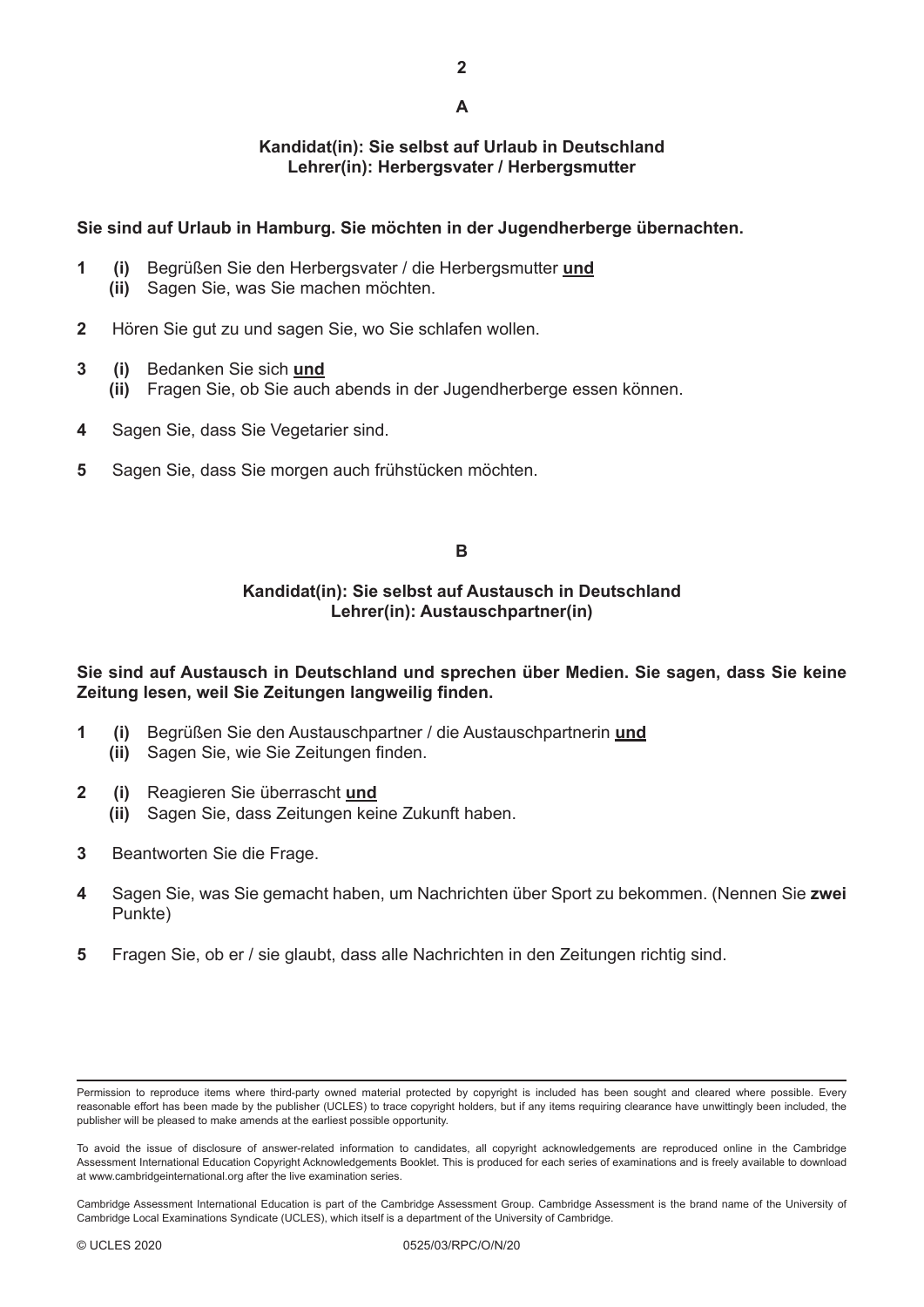

#### **GERMAN 0525/03**

Paper 3 Speaking Role Play Card **October/November 2020** Three

**Approximately 15 minutes**

No additional materials are needed.

- You must carry out the tasks specified in the situations overleaf. The roles to be played by the Examiner and yourself are indicated. You have 15 minutes to prepare the situations.
- The important thing is to convey the message.
- You should remember that you are taking part in a **conversation**: you must respond to what the Examiner says and not simply carry out the tasks supplied as though the Examiner were not there.
- Although it may not be specified, you are expected to include such details as 'Good morning', 'Thank you', etc., as appropriate.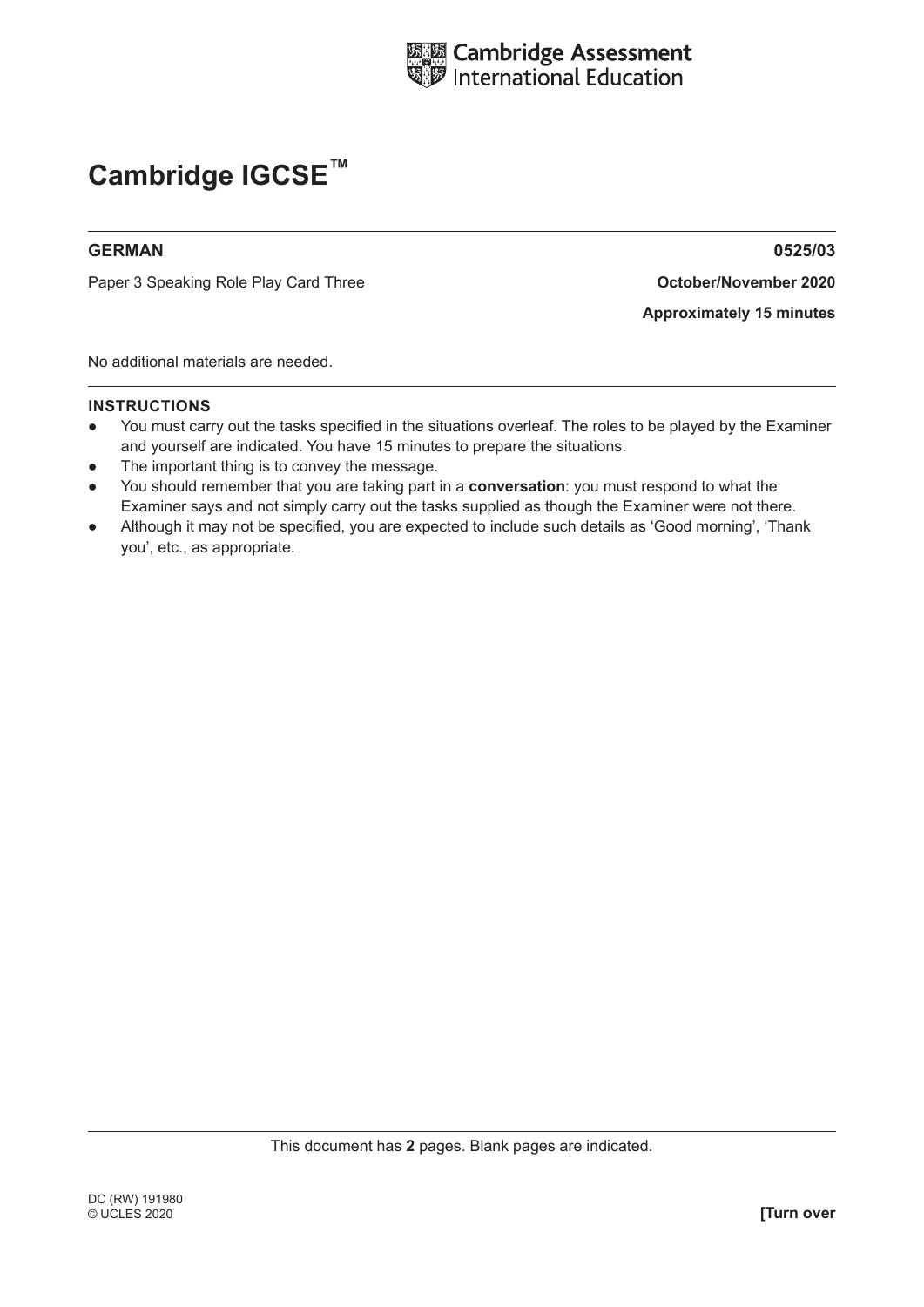#### **Kandidat(in): Sie selbst auf Urlaub in Deutschland Lehrer(in): Herbergsvater / Herbergsmutter**

### **Sie sind auf Urlaub in Hamburg. Sie möchten in der Jugendherberge übernachten.**

- **1 (i)** Begrüßen Sie den Herbergsvater / die Herbergsmutter **und (ii)** Sagen Sie, was Sie machen möchten.
- **2** Hören Sie gut zu und sagen Sie, wo Sie schlafen wollen.
- **3 (i)** Bedanken Sie sich **und**
	- **(ii)** Fragen Sie, ob Sie auch abends in der Jugendherberge essen können.
- **4** Sagen Sie, dass Sie Vegetarier sind.
- **5** Sagen Sie, dass Sie morgen auch frühstücken möchten.

#### **B**

#### **Kandidat(in): Sie selbst auf Austausch in Deutschland Lehrer(in): Austauschpartner(in)**

**Sie sind auf Austausch in Deutschland. In der Schule des Austauschpartners ist diese Woche Fitnesswoche. Sie selber finden die Idee der Fitnesswoche gut, weil Sie gesundes Essen mögen.**

- **1 (i)** Begrüßen Sie den Austauschpartner / die Austauschpartnerin **und**
	- **(ii)** Sagen Sie, was für Essen Sie mögen.
- **2** Beantworten Sie die Frage.
- **3 (i)** Reagieren Sie überrascht auf die Antwort.
	- **(ii) Dann** sagen Sie, dass Sie normalerweise drei Mal in der Woche Sport treiben.
- **4** Sagen Sie, welche sportlichen Aktivitäten Sie in der letzten Woche gemacht haben. (Nennen Sie **zwei** Punkte)
- **5** Fragen Sie, wo man in der Stadt am besten Volleyball spielen kann.

Permission to reproduce items where third-party owned material protected by copyright is included has been sought and cleared where possible. Every reasonable effort has been made by the publisher (UCLES) to trace copyright holders, but if any items requiring clearance have unwittingly been included, the publisher will be pleased to make amends at the earliest possible opportunity.

To avoid the issue of disclosure of answer-related information to candidates, all copyright acknowledgements are reproduced online in the Cambridge Assessment International Education Copyright Acknowledgements Booklet. This is produced for each series of examinations and is freely available to download at www.cambridgeinternational.org after the live examination series.

Cambridge Assessment International Education is part of the Cambridge Assessment Group. Cambridge Assessment is the brand name of the University of Cambridge Local Examinations Syndicate (UCLES), which itself is a department of the University of Cambridge.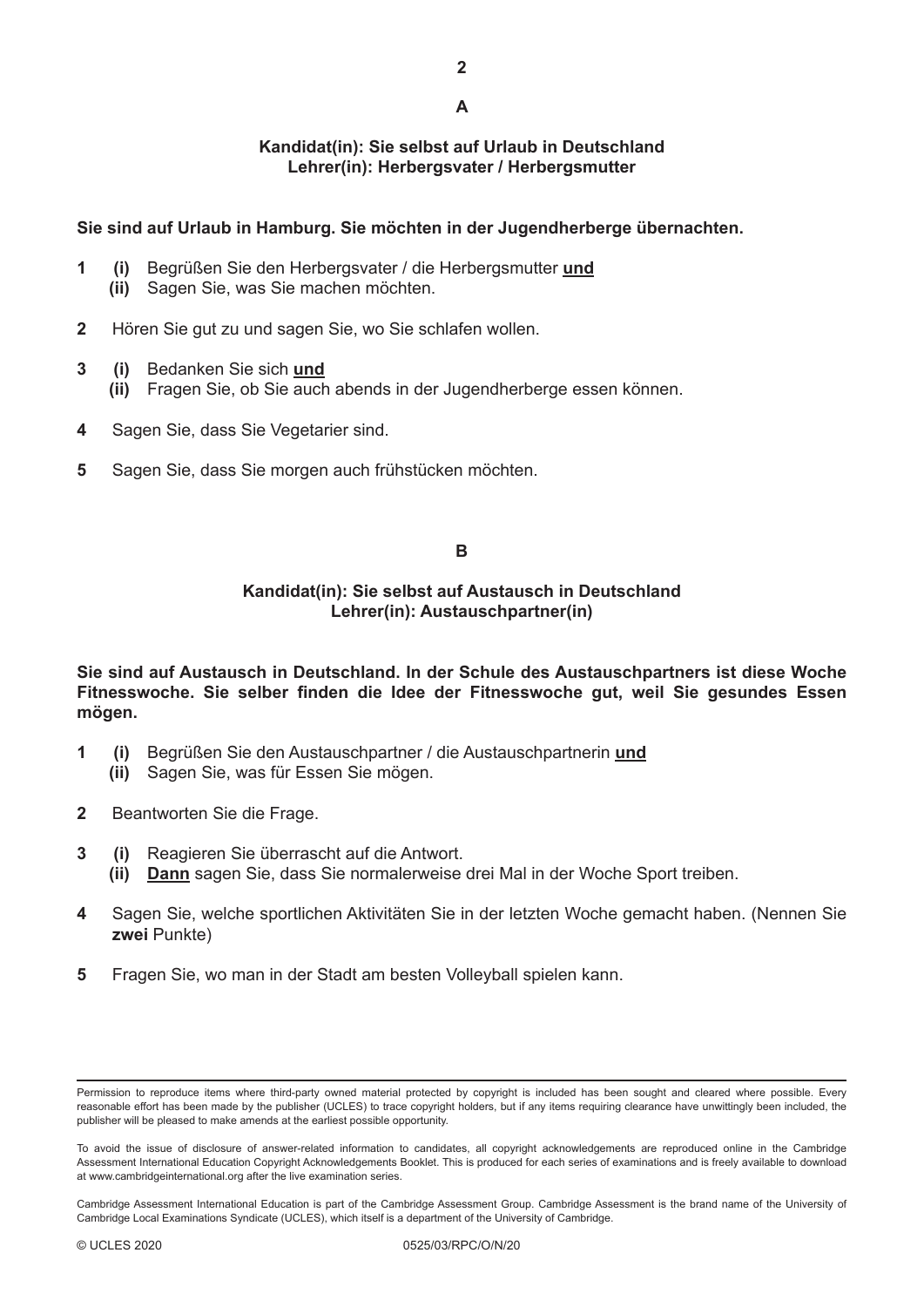

#### **GERMAN 0525/03**

Paper 3 Speaking Role Play Card **October/November 2020** Four

**Approximately 15 minutes**

No additional materials are needed.

- You must carry out the tasks specified in the situations overleaf. The roles to be played by the Examiner and yourself are indicated. You have 15 minutes to prepare the situations.
- The important thing is to convey the message.
- You should remember that you are taking part in a **conversation**: you must respond to what the Examiner says and not simply carry out the tasks supplied as though the Examiner were not there.
- Although it may not be specified, you are expected to include such details as 'Good morning', 'Thank you', etc., as appropriate.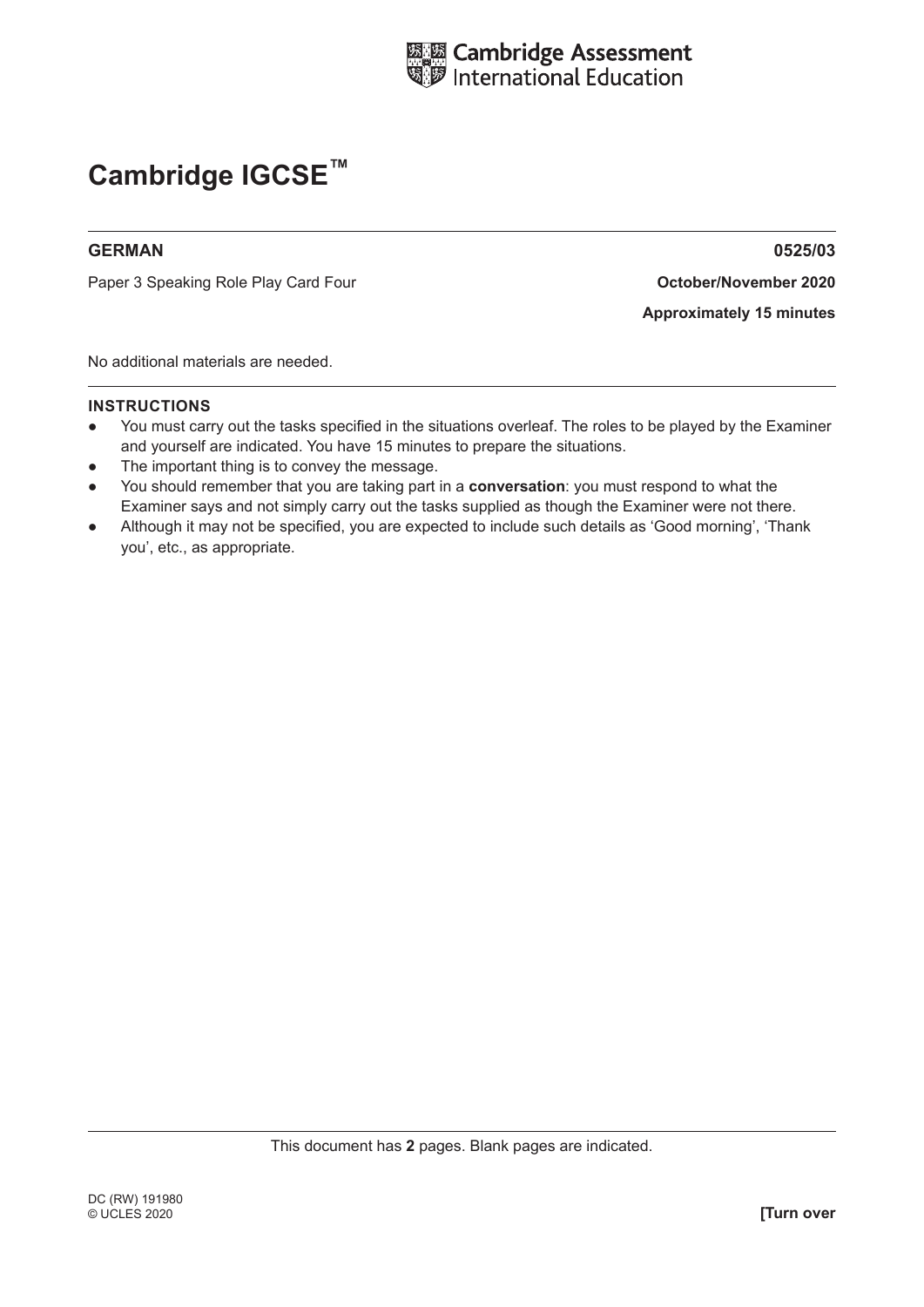#### **Kandidat(in): Sie selbst auf Austausch in der Schweiz Lehrer(in): Austauschpartner(in)**

#### **Sie sind im Sommer auf Austausch in der Schweiz. Das Wetter ist heute sehr gut, und Sie möchten ein Picknick machen.**

- **1 (i)** Begrüßen Sie den Austauschpartner / die Austauschpartnerin **und**
	- **(ii)** Sagen Sie, was Sie heute machen möchten.
- **2** Sagen Sie, dass Sie gern zum Fluss fahren möchten.
- **3** Hören Sie gut zu und wählen Sie, wie Sie zum Fluss kommen wollen.
- **4** Sagen Sie, dass Sie in 20 Minuten fertig sein können.
- **5 (i)** Bedanken Sie sich **und**
	- **(ii)** Fragen Sie, ob Sie Schwimmsachen mitbringen sollen.

#### **B**

### **Kandidat(in): Sie selbst auf Austausch in Deutschland Lehrer(in): Austauschpartner(in)**

#### **Sie sind auf Austausch in Deutschland und sprechen über Ihr Arbeitspraktikum. Sie wollen ein Arbeitspraktikum in einem Sportgeschäft machen.**

- **1 (i)** Begrüßen Sie den Austauschpartner / die Austauschpartnerin **und**
	- **(ii)** Sagen Sie, wo Sie das Arbeitspraktikum machen wollen.
- **2** Beantworten Sie die Frage.
- **3 (i)** Reagieren Sie überrascht **und**
	- **(ii)** Sagen Sie, dass ein Praktikum sehr viel Spaß machen kann.
- **4** Sagen Sie, was Sie bei Ihrem letzten Praktikum gemacht haben. (Nennen Sie **zwei** Punkte)
- **5** Fragen Sie, in was für einer Firma er / sie das Praktikum machen will.

Permission to reproduce items where third-party owned material protected by copyright is included has been sought and cleared where possible. Every reasonable effort has been made by the publisher (UCLES) to trace copyright holders, but if any items requiring clearance have unwittingly been included, the publisher will be pleased to make amends at the earliest possible opportunity.

To avoid the issue of disclosure of answer-related information to candidates, all copyright acknowledgements are reproduced online in the Cambridge Assessment International Education Copyright Acknowledgements Booklet. This is produced for each series of examinations and is freely available to download at www.cambridgeinternational.org after the live examination series.

Cambridge Assessment International Education is part of the Cambridge Assessment Group. Cambridge Assessment is the brand name of the University of Cambridge Local Examinations Syndicate (UCLES), which itself is a department of the University of Cambridge.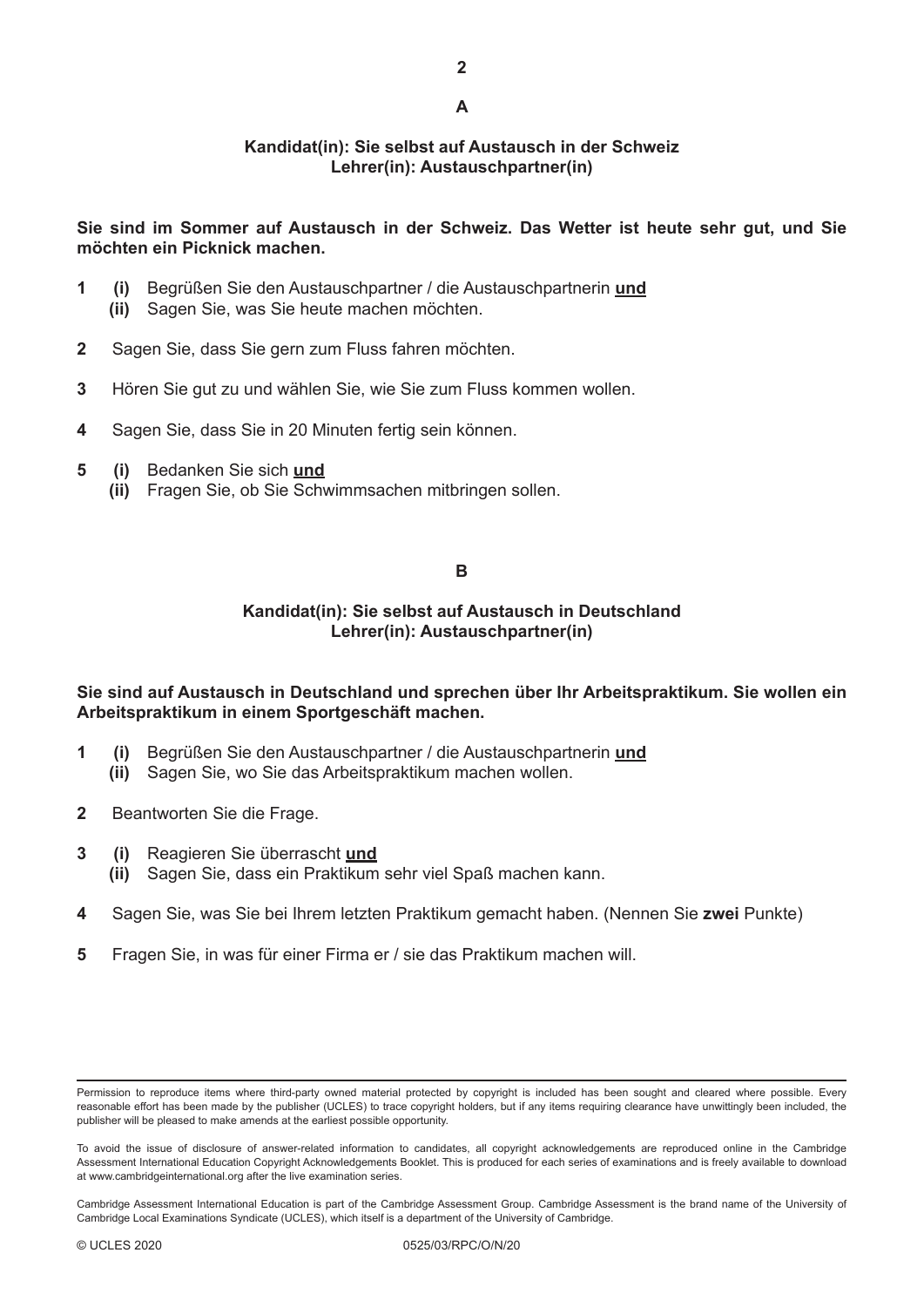

#### **GERMAN 0525/03**

Paper 3 Speaking Role Play Card Five **And Activity Contract Contract Contract Contract Contract Point Contract Co** 

**Approximately 15 minutes**

No additional materials are needed.

- You must carry out the tasks specified in the situations overleaf. The roles to be played by the Examiner and yourself are indicated. You have 15 minutes to prepare the situations.
- The important thing is to convey the message.
- You should remember that you are taking part in a **conversation**: you must respond to what the Examiner says and not simply carry out the tasks supplied as though the Examiner were not there.
- Although it may not be specified, you are expected to include such details as 'Good morning', 'Thank you', etc., as appropriate.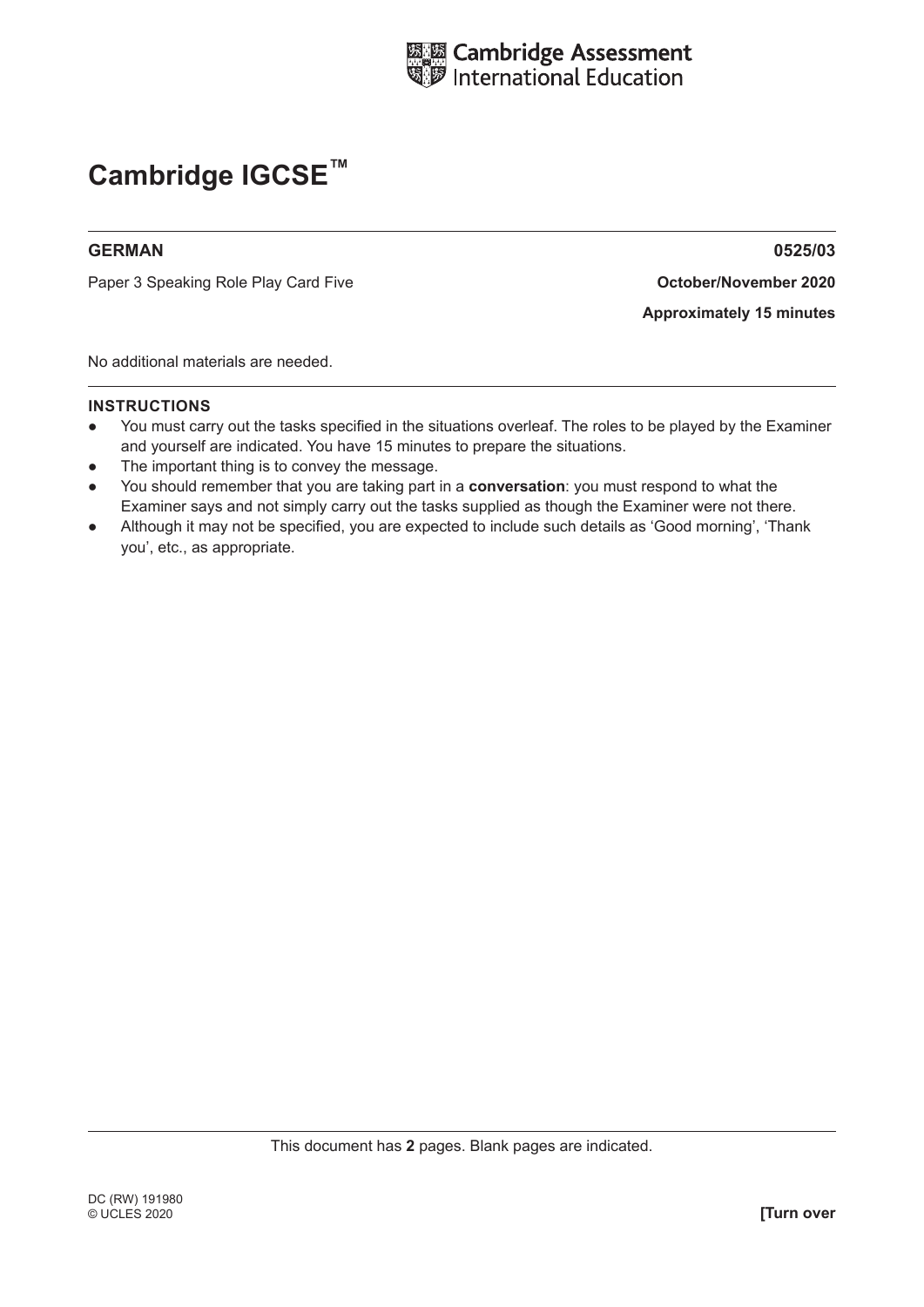#### **Kandidat(in): Sie selbst auf Austausch in der Schweiz Lehrer(in): Austauschpartner(in)**

#### **Sie sind im Sommer auf Austausch in der Schweiz. Das Wetter ist heute sehr gut, und Sie möchten ein Picknick machen.**

- **1 (i)** Begrüßen Sie den Austauschpartner / die Austauschpartnerin **und**
	- **(ii)** Sagen Sie, was Sie heute machen möchten.
- **2** Sagen Sie, dass Sie gern zum Fluss fahren möchten.
- **3** Hören Sie gut zu und wählen Sie, wie Sie zum Fluss kommen wollen.
- **4** Sagen Sie, dass Sie in 20 Minuten fertig sein können.
- **5 (i)** Bedanken Sie sich **und**
	- **(ii)** Fragen Sie, ob Sie Schwimmsachen mitbringen sollen.

#### **B**

### **Kandidat(in): Sie selbst auf Austausch in Deutschland Lehrer(in): Austauschpartner(in)**

**Sie sind auf Austausch in Deutschland und sprechen über Medien. Sie sagen, dass Sie keine Zeitung lesen, weil Sie Zeitungen langweilig finden.**

- **1 (i)** Begrüßen Sie den Austauschpartner / die Austauschpartnerin **und**
	- **(ii)** Sagen Sie, wie Sie Zeitungen finden.
- **2 (i)** Reagieren Sie überrascht **und**
	- **(ii)** Sagen Sie, dass Zeitungen keine Zukunft haben.
- **3** Beantworten Sie die Frage.
- **4** Sagen Sie, was Sie gemacht haben, um Nachrichten über Sport zu bekommen. (Nennen Sie **zwei** Punkte)
- **5** Fragen Sie, ob er / sie glaubt, dass alle Nachrichten in den Zeitungen richtig sind.

Permission to reproduce items where third-party owned material protected by copyright is included has been sought and cleared where possible. Every reasonable effort has been made by the publisher (UCLES) to trace copyright holders, but if any items requiring clearance have unwittingly been included, the publisher will be pleased to make amends at the earliest possible opportunity.

To avoid the issue of disclosure of answer-related information to candidates, all copyright acknowledgements are reproduced online in the Cambridge Assessment International Education Copyright Acknowledgements Booklet. This is produced for each series of examinations and is freely available to download at www.cambridgeinternational.org after the live examination series.

Cambridge Assessment International Education is part of the Cambridge Assessment Group. Cambridge Assessment is the brand name of the University of Cambridge Local Examinations Syndicate (UCLES), which itself is a department of the University of Cambridge.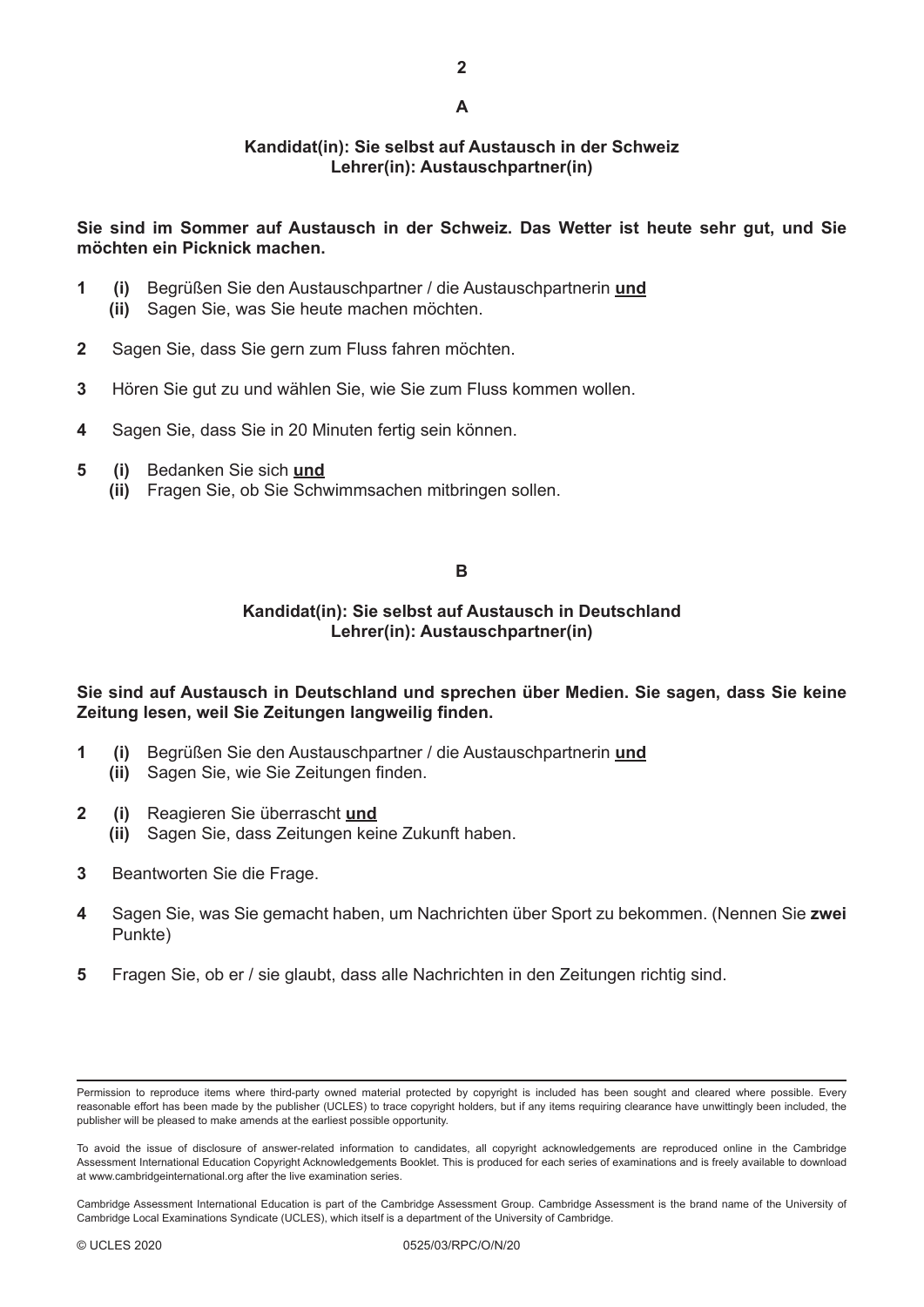

#### **GERMAN 0525/03**

Paper 3 Speaking Role Play Card **October/November 2020** Six

**Approximately 15 minutes**

No additional materials are needed.

- You must carry out the tasks specified in the situations overleaf. The roles to be played by the Examiner and yourself are indicated. You have 15 minutes to prepare the situations.
- The important thing is to convey the message.
- You should remember that you are taking part in a **conversation**: you must respond to what the Examiner says and not simply carry out the tasks supplied as though the Examiner were not there.
- Although it may not be specified, you are expected to include such details as 'Good morning', 'Thank you', etc., as appropriate.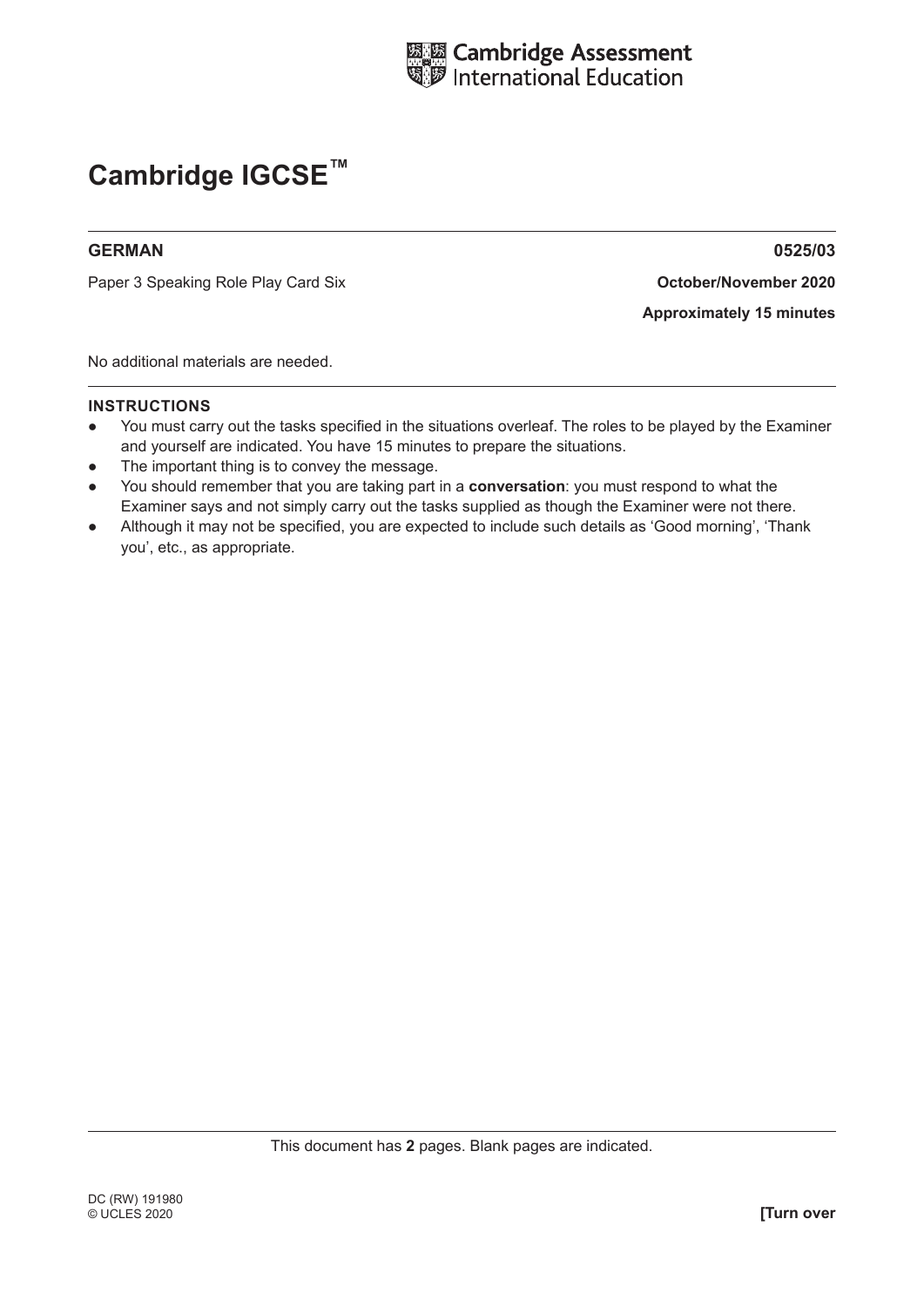### **Kandidat(in): Sie selbst auf Austausch in der Schweiz Lehrer(in): Austauschpartner(in)**

#### **Sie sind im Sommer auf Austausch in der Schweiz. Das Wetter ist heute sehr gut, und Sie möchten ein Picknick machen.**

- **1 (i)** Begrüßen Sie den Austauschpartner / die Austauschpartnerin **und**
	- **(ii)** Sagen Sie, was Sie heute machen möchten.
- **2** Sagen Sie, dass Sie gern zum Fluss fahren möchten.
- **3** Hören Sie gut zu und wählen Sie, wie Sie zum Fluss kommen wollen.
- **4** Sagen Sie, dass Sie in 20 Minuten fertig sein können.
- **5 (i)** Bedanken Sie sich **und**
	- **(ii)** Fragen Sie, ob Sie Schwimmsachen mitbringen sollen.

#### **B**

#### **Kandidat(in): Sie selbst auf Austausch in Deutschland Lehrer(in): Austauschpartner(in)**

**Sie sind auf Austausch in Deutschland. In der Schule des Austauschpartners ist diese Woche Fitnesswoche. Sie selber finden die Idee der Fitnesswoche gut, weil Sie gesundes Essen mögen.**

- **1 (i)** Begrüßen Sie den Austauschpartner / die Austauschpartnerin **und**
	- **(ii)** Sagen Sie, was für Essen Sie mögen.
- **2** Beantworten Sie die Frage.
- **3 (i)** Reagieren Sie überrascht auf die Antwort.
	- **(ii) Dann** sagen Sie, dass Sie normalerweise drei Mal in der Woche Sport treiben.
- **4** Sagen Sie, welche sportlichen Aktivitäten Sie in der letzten Woche gemacht haben. (Nennen Sie **zwei** Punkte)
- **5** Fragen Sie, wo man in der Stadt am besten Volleyball spielen kann.

Permission to reproduce items where third-party owned material protected by copyright is included has been sought and cleared where possible. Every reasonable effort has been made by the publisher (UCLES) to trace copyright holders, but if any items requiring clearance have unwittingly been included, the publisher will be pleased to make amends at the earliest possible opportunity.

To avoid the issue of disclosure of answer-related information to candidates, all copyright acknowledgements are reproduced online in the Cambridge Assessment International Education Copyright Acknowledgements Booklet. This is produced for each series of examinations and is freely available to download at www.cambridgeinternational.org after the live examination series.

Cambridge Assessment International Education is part of the Cambridge Assessment Group. Cambridge Assessment is the brand name of the University of Cambridge Local Examinations Syndicate (UCLES), which itself is a department of the University of Cambridge.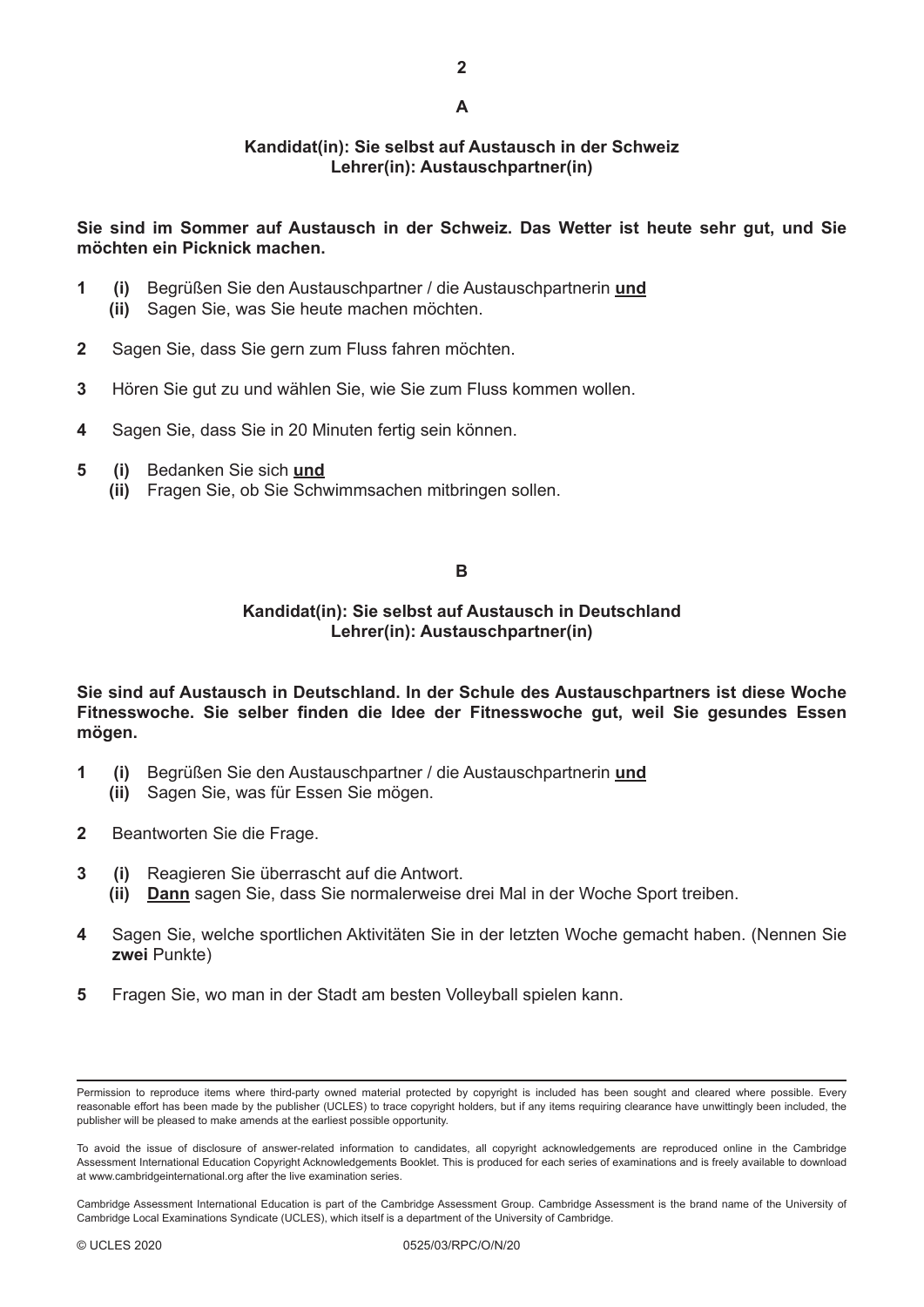

#### **GERMAN 0525/03**

Paper 3 Speaking Role Play Card **October/November 2020** Seven

**Approximately 15 minutes**

No additional materials are needed.

- You must carry out the tasks specified in the situations overleaf. The roles to be played by the Examiner and yourself are indicated. You have 15 minutes to prepare the situations.
- The important thing is to convey the message.
- You should remember that you are taking part in a **conversation**: you must respond to what the Examiner says and not simply carry out the tasks supplied as though the Examiner were not there.
- Although it may not be specified, you are expected to include such details as 'Good morning', 'Thank you', etc., as appropriate.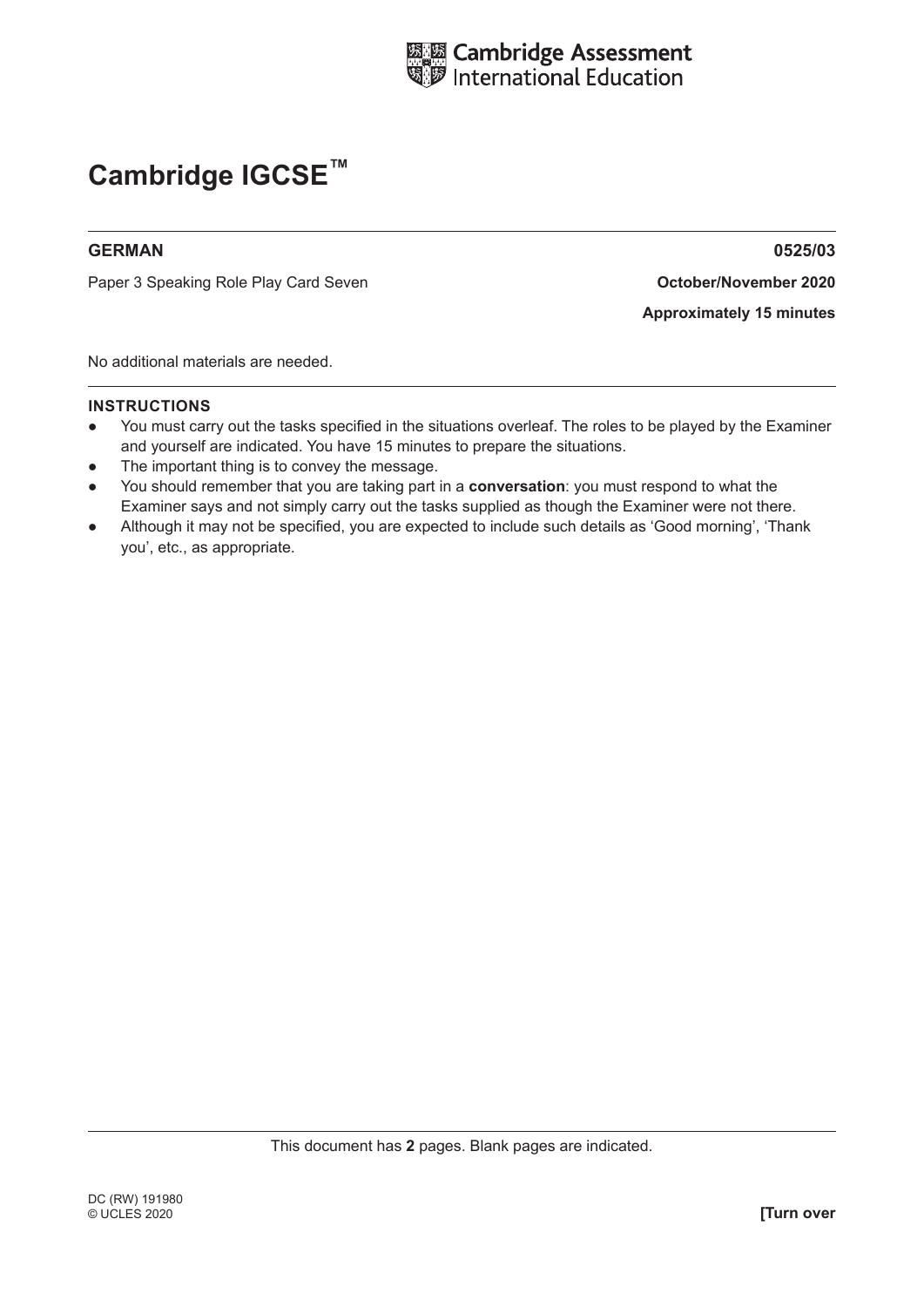**2**

## **A**

#### **Kandidat(in): Sie selbst auf Urlaub in Deutschland Lehrer(in): Beamter / Beamtin in der Touristeninformation**

**Sie sind auf Urlaub in Deutschland. Sie gehen in die Touristeninformation und sagen, dass Sie morgen eine Ausstellung besuchen wollen.**

- **1 (i)** Begrüßen Sie den Beamten / die Beamtin **und**
	- **(ii)** Sagen Sie, was Sie morgen machen wollen.
- **2** Hören Sie gut zu und sagen Sie, welche Ausstellung Sie besuchen möchten.
- **3** Sagen Sie, dass Sie für morgen Nachmittag buchen möchten.
- **4** Sagen Sie, dass Sie gern mehr Informationen über die Ausstellung möchten.
- **5 (i)** Bedanken Sie sich **und**
	- **(ii)** Fragen Sie, wie Sie am besten zur Ausstellung kommen.

#### **B**

### **Kandidat(in): Sie selbst auf Austausch in Deutschland Lehrer(in): Austauschpartner(in)**

**Sie sind auf Austausch in Deutschland und sprechen über Ihr Arbeitspraktikum. Sie wollen ein Arbeitspraktikum in einem Sportgeschäft machen.**

- **1 (i)** Begrüßen Sie den Austauschpartner / die Austauschpartnerin **und**
	- **(ii)** Sagen Sie, wo Sie das Arbeitspraktikum machen wollen.
- **2** Beantworten Sie die Frage.
- **3 (i)** Reagieren Sie überrascht **und**
	- **(ii)** Sagen Sie, dass ein Praktikum sehr viel Spaß machen kann.
- **4** Sagen Sie, was Sie bei Ihrem letzten Praktikum gemacht haben. (Nennen Sie **zwei** Punkte)
- **5** Fragen Sie, in was für einer Firma er / sie das Praktikum machen will.

Permission to reproduce items where third-party owned material protected by copyright is included has been sought and cleared where possible. Every reasonable effort has been made by the publisher (UCLES) to trace copyright holders, but if any items requiring clearance have unwittingly been included, the publisher will be pleased to make amends at the earliest possible opportunity.

To avoid the issue of disclosure of answer-related information to candidates, all copyright acknowledgements are reproduced online in the Cambridge Assessment International Education Copyright Acknowledgements Booklet. This is produced for each series of examinations and is freely available to download at www.cambridgeinternational.org after the live examination series.

Cambridge Assessment International Education is part of the Cambridge Assessment Group. Cambridge Assessment is the brand name of the University of Cambridge Local Examinations Syndicate (UCLES), which itself is a department of the University of Cambridge.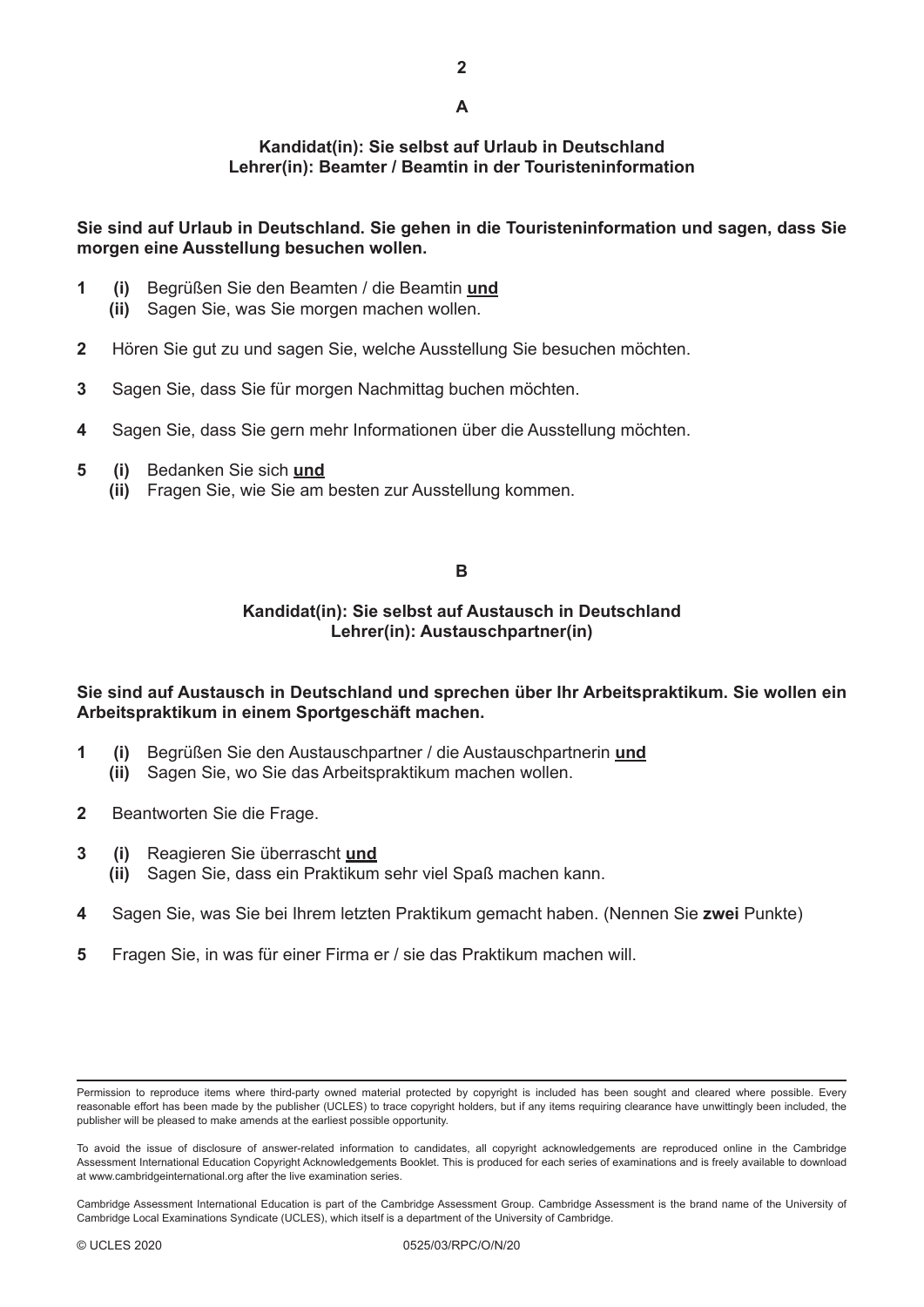

#### **GERMAN 0525/03**

Paper 3 Speaking Role Play Card Eight **And American Construction Construction Construction** 

**Approximately 15 minutes**

No additional materials are needed.

- You must carry out the tasks specified in the situations overleaf. The roles to be played by the Examiner and yourself are indicated. You have 15 minutes to prepare the situations.
- The important thing is to convey the message.
- You should remember that you are taking part in a **conversation**: you must respond to what the Examiner says and not simply carry out the tasks supplied as though the Examiner were not there.
- Although it may not be specified, you are expected to include such details as 'Good morning', 'Thank you', etc., as appropriate.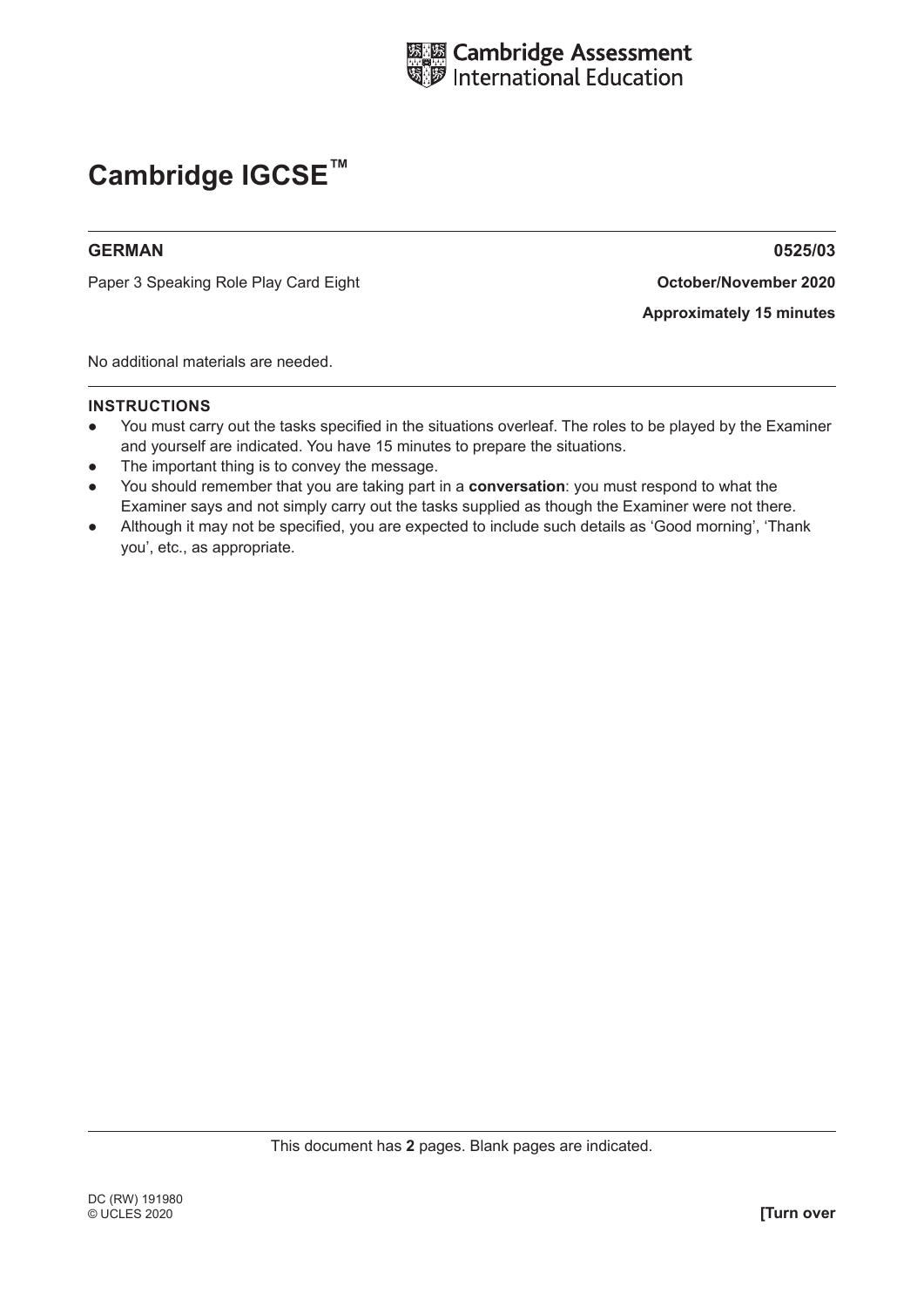**2**

## **A**

#### **Kandidat(in): Sie selbst auf Urlaub in Deutschland Lehrer(in): Beamter / Beamtin in der Touristeninformation**

**Sie sind auf Urlaub in Deutschland. Sie gehen in die Touristeninformation und sagen, dass Sie morgen eine Ausstellung besuchen wollen.**

- **1 (i)** Begrüßen Sie den Beamten / die Beamtin **und**
	- **(ii)** Sagen Sie, was Sie morgen machen wollen.
- **2** Hören Sie gut zu und sagen Sie, welche Ausstellung Sie besuchen möchten.
- **3** Sagen Sie, dass Sie für morgen Nachmittag buchen möchten.
- **4** Sagen Sie, dass Sie gern mehr Informationen über die Ausstellung möchten.
- **5 (i)** Bedanken Sie sich **und**
	- **(ii)** Fragen Sie, wie Sie am besten zur Ausstellung kommen.

#### **B**

#### **Kandidat(in): Sie selbst auf Austausch in Deutschland Lehrer(in): Austauschpartner(in)**

**Sie sind auf Austausch in Deutschland und sprechen über Medien. Sie sagen, dass Sie keine Zeitung lesen, weil Sie Zeitungen langweilig finden.**

- **1 (i)** Begrüßen Sie den Austauschpartner / die Austauschpartnerin **und**
	- **(ii)** Sagen Sie, wie Sie Zeitungen finden.
- **2 (i)** Reagieren Sie überrascht **und**
	- **(ii)** Sagen Sie, dass Zeitungen keine Zukunft haben.
- **3** Beantworten Sie die Frage.
- **4** Sagen Sie, was Sie gemacht haben, um Nachrichten über Sport zu bekommen. (Nennen Sie **zwei** Punkte)
- **5** Fragen Sie, ob er / sie glaubt, dass alle Nachrichten in den Zeitungen richtig sind.

Permission to reproduce items where third-party owned material protected by copyright is included has been sought and cleared where possible. Every reasonable effort has been made by the publisher (UCLES) to trace copyright holders, but if any items requiring clearance have unwittingly been included, the publisher will be pleased to make amends at the earliest possible opportunity.

To avoid the issue of disclosure of answer-related information to candidates, all copyright acknowledgements are reproduced online in the Cambridge Assessment International Education Copyright Acknowledgements Booklet. This is produced for each series of examinations and is freely available to download at www.cambridgeinternational.org after the live examination series.

Cambridge Assessment International Education is part of the Cambridge Assessment Group. Cambridge Assessment is the brand name of the University of Cambridge Local Examinations Syndicate (UCLES), which itself is a department of the University of Cambridge.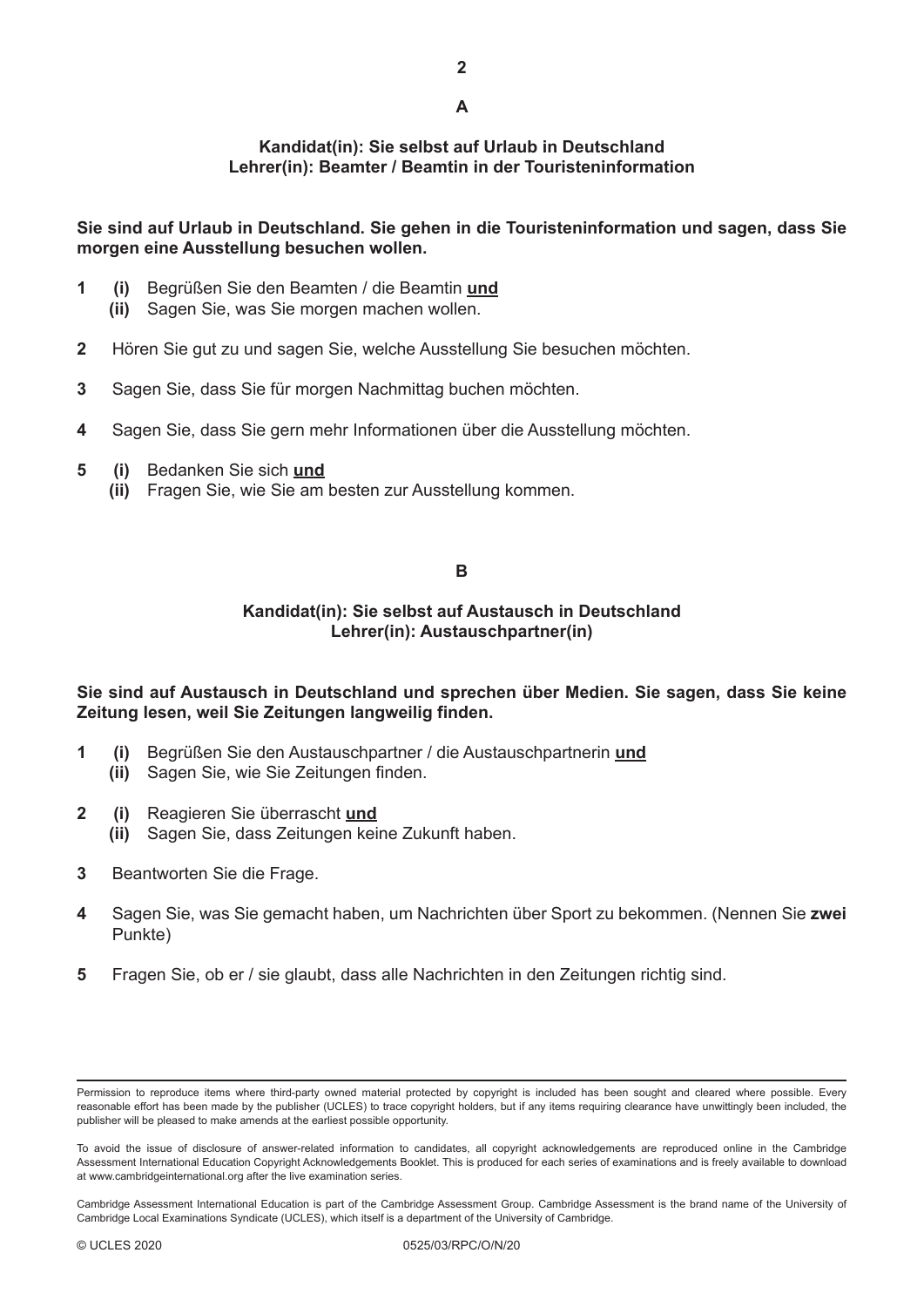

#### **GERMAN 0525/03**

Paper 3 Speaking Role Play Card **October/November 2020** Nine

**Approximately 15 minutes**

No additional materials are needed.

- You must carry out the tasks specified in the situations overleaf. The roles to be played by the Examiner and yourself are indicated. You have 15 minutes to prepare the situations.
- The important thing is to convey the message.
- You should remember that you are taking part in a **conversation**: you must respond to what the Examiner says and not simply carry out the tasks supplied as though the Examiner were not there.
- Although it may not be specified, you are expected to include such details as 'Good morning', 'Thank you', etc., as appropriate.